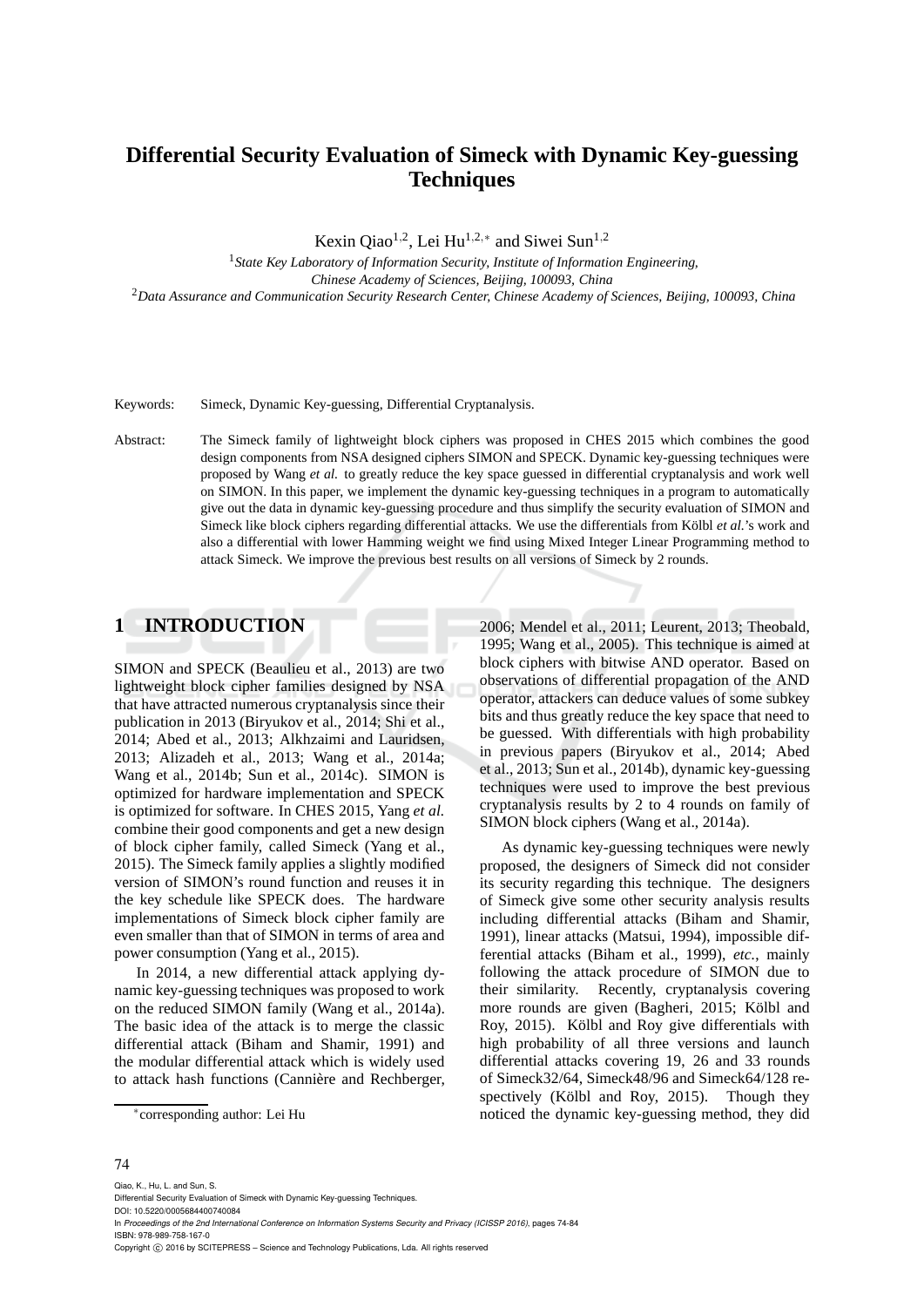not implement it.

In this paper, we reveal some details in implementing the dynamic key-guessing techniques and thus make it easy to launch a differential attack with these techniques on SIMON and Simeck like block ciphers. Specifically, we write a program to calculate the complexity in dynamic key-guessing procedure and then estimate the complexities in differential cryptanalysis on family of Simeck block ciphers. We find a 13-round differential of Simeck32/64 with lower hamming weight with probability  $2^{-29.64}$ . Applying this differential and differentials from Kölbl *et al.*'s work (Kölbl and Roy, 2015) to attack Simeck with dynamic key-guessing techniques, we improve the best previous results on all versions of Simeck block ciphers by 2 rounds. The comparison of the cryptanalysis results for Simeck is in Table 1.

The organization of the paper is as follows. In Section 2 we give a brief introduction of the Simeck family block ciphers. In Section 3 we describe Wang *et al.*'s dynamic key-guessing techniques in a general way and provide some details in implementing the techniques. In Section 4 we give a 13-round differential of Simeck32/64 found by Mixed Integer Linear Programming (MILP) method and use it as well as differentials in references to launch differential attack with dynamic key-guessing techniques on Simeck. We conclude the paper in Section 5.

# **2 THE SIMECK LIGHTWEIGHT BLOCK CIPHER**

#### **2.1 Notations**

In this paper, we use notations as follows.

| $X^{r-1}$  | input of the $r$ -th round                      |
|------------|-------------------------------------------------|
| $L^{r-1}$  | left half of $X^{r-1}$                          |
| $R^{r-1}$  | right half of $X^{r-1}$                         |
| $K^{r-1}$  | subkey used in $r$ -th round                    |
| $X_i$      | $i$ -th bit of $X$ , indexed from left to right |
|            | $X \gg r$ right rotation of X by r bits         |
| $\oplus$   | bitwise exclusive OR (XOR)                      |
| Λ          | bitwise AND                                     |
| $\Delta X$ | $X \oplus X'$ , difference of X and X'          |
| $^{+}$     | addition operation                              |
| $\%$       | modular operation                               |
| U          | union of sets                                   |
| ∩          | intersection of sets                            |
|            |                                                 |

#### **2.2 Description of Simeck**

The family of Simeck lightweight block ciphers was introduced in CHES 2015 (Yang et al., 2015). It is a Feistel structure and is denoted by Simeck2*n*/*mn*, where 2*n* is the block size and *mn* the master key size. It includes three versions: Simeck32/64, Simeck48/96 and Simeck64/128 with number of rounds  $n_r=32$ , 36 and 44 respectively. The left half of input texts to the *i*-th round is  $L^{i-1} = \{X_n^{i-1}, X_{n+1}^{i-1}, \cdots, X_{2n-1}^{i-1}\}$  and the right half is  $R^{i-1} = \{X_0^{i-1}, X_1^{i-1}, \cdots, X_{n-1}^{i-1}\}$  and the subkey is  $K^{i-1} = \{K_0^{i-1}, K_1^{i-1}, \cdots, K_{n-1}^{i-1}\}$ . The round function of Simeck is

$$
(L^i, R^i) = (R^{i-1} \oplus F(L^{i-1}) \oplus K^{i-1}, L^{i-1})
$$

where

$$
F(x) = (x \wedge (x \lll 5)) \oplus (x \lll 1)
$$

for  $i = 1, \dots, n_r$ . It can be seen that the round function of Simeck is similar to that of SIMON. For coherence, we denote the rotation offsets by *a*,*b* and *c*. In Simeck,  $a = 0, b = 5, c = 1$  and in SIMON  $a = 1, b = 1$  $8, c = 2.$ 

The structure of the key schedule of Simeck is similar to that of SPECK while the update function reuses the round function of Simeck with constants acting as round key. We refer the readers to Yang *et al.*'s work (Yang et al., 2015) for details of Simeck.

**PUBLICATIONS** 

# **3 DIFFERENTIAL ATTACK WITH DYNAMIC KEY-GUESSING TECHNIQUES**

Differential attack (Biham and Shamir, 1991) is one of the most powerful attacks on iterative block ciphers. If there is an input difference that results in an output difference with high probability against a reduced-round block cipher (called a differential), by adding extra rounds before and after the differential, an attacker can choose and encrypt an amount of plaintext pairs that may satisfy the input difference, and then guess the subkey bits in the added rounds that influence the differential. Right guess will lead conspicuous number of plaintext and ciphertext pairs to the differential.

In 2014, Wang *et al.* proposed dynamic keyguessing techniques to greatly reduce the number of secret key bits that need to be guessed in differential cryptanalysis (Wang et al., 2014a). These techniques were based on observations that some subkey bits can be deduced from equations invoked by certain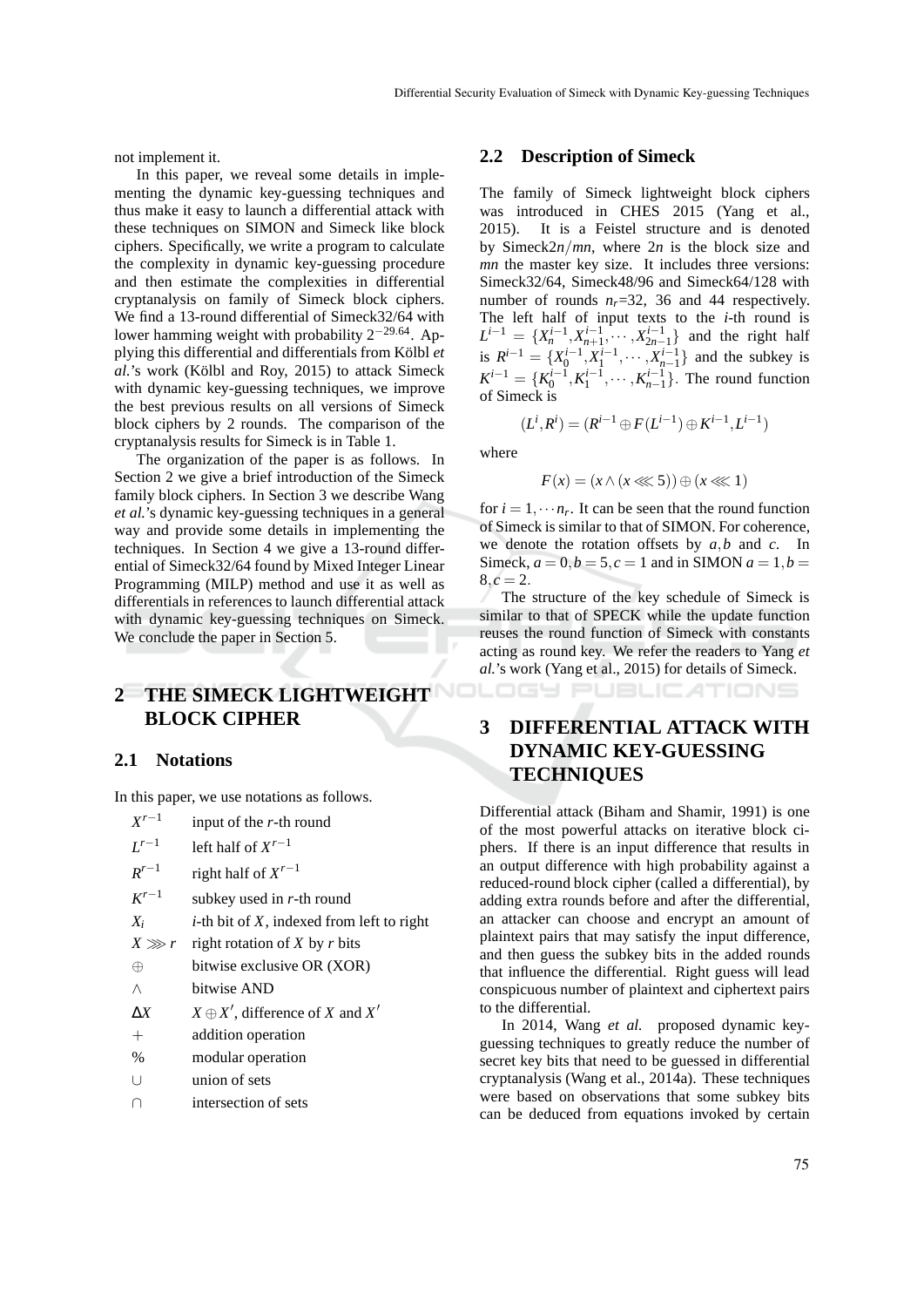|                 | Total  | Attacked | Time         | Data       | Success                  |                       |
|-----------------|--------|----------|--------------|------------|--------------------------|-----------------------|
| Versions        | Rounds | Rounds   | Complexity   | Complexity | Prob.                    | Reference             |
|                 |        | 18       | $2^{63.5}$   | $2^{31}$   | 47.7%                    | (Bagheri, 2015)       |
|                 |        | 19       | $2^{36}$     | $2^{31}$   |                          | (Kölbl and Roy, 2015) |
| Simeck $32/64$  | 32     | 20       | $2^{62.6}$   | $2^{32}$   |                          | (Yang et al., 2015)   |
|                 |        | 20       | $2^{56.65}$  | $2^{32}$   |                          | (Zhang et al., 2015)  |
|                 |        | 21       | $2^{48.5}$   | $2^{30}$   | 41.7%                    | This paper            |
|                 |        | 22       | $2^{57.9}$   | $2^{32}$   | 47.1%                    | This paper            |
|                 |        | 24       | 294          | $2^{45}$   | 47.7%                    | (Bagheri, 2015)       |
|                 | 36     | 24       | $2^{94.7}$   | $2^{48}$   |                          | (Yang et al., 2015)   |
| Simeck $48/96$  |        | 24       | $2^{91.6}$   | $2^{48}$   |                          | (Zhang et al., 2015)  |
|                 |        | 26       | $2^{62}$     | $2^{47}$   |                          | (Kölbl and Roy, 2015) |
|                 |        | 28       | $2^{68.3}$   | $2^{46}$   | 46.8%                    | This paper            |
|                 |        | 25       | $2^{126.6}$  | $2^{64}$   |                          | (Yang et al., 2015)   |
|                 |        | 27       | $2^{120.5}$  | $2^{61}$   | 47.7%                    | (Bagheri, 2015)       |
| Simeck $64/128$ | 44     | 27       | $2^{112.79}$ | $2^{64}$   |                          | (Zhang et al., 2015)  |
|                 |        | 33       | $2^{96}$     | $2^{63}$   | $\overline{\phantom{m}}$ | (Kölbl and Roy, 2015) |
|                 |        | 34       | $2^{116.3}$  | $2^{63}$   | 55.5%                    | This paper            |
|                 |        | 35       | $2^{116.3}$  | $2^{63}$   | 55.5%                    | This paper            |

Table 1: Comparison of Cryptanalysis Results of Simeck.

input differences of AND operator. Different input differences of AND operator result in different conditions of subkey bits involved in the equations. Before using these observations, attackers should find out the sufficient bit conditions that act as equations in the extended rounds to make the differential hold. Thus the preprocessing phase of differential cryptanalysis with dynamic key-guessing techniques is divided into two stages when a differential with high probability of the cipher has been found: firstly, generate the extended path and identify the sufficient bit conditions to be processed and secondly generate the related subkey bits corresponding to each bit condition in the first stage. In the following we illustrate the differential attacks with dynamic keyguessing techniques in a general way and reveal some details of the implementation of the technique. We refer the readers to Wang *et al.*'s work (Wang et al., 2014a) for some principles of the technique.

# **3.1 Generate the Extended Path with Sufficient Bit Conditions**

Suppose a differential with probability *p* covering *R* rounds has been found, we prefix  $r_0$  rounds on the top and append  $r_1$  rounds at the bottom. To get the

differential path of the prefixed  $r_0$  rounds, "decrypt" the input difference of the differential according to the rules that the output differences of AND operator is 0 if and only if its input differences are  $(0,0)$ . Otherwise set the output difference of AND operator to ∗. For the appended *r*<sup>1</sup> rounds, "encrypt" the output difference of the differential according to the same rules.

The bit conditions to be processed in the extended path are sufficient bit-difference conditions to make the differential path hold. Specifically, when the input differences of AND operator are not  $(0,0)$  and its output difference is definite (0 or 1, not ∗), then this output difference is a sufficient bit condition. Note that the prefixed  $r_0$  rounds should be processed in encryption direction to lable sufficient bit conditions and the appended  $r_1$  rounds should be processed in decryption direction. In this step, we get an extended path table with sufficient conditions labeled (see Table 4 for example).

#### **3.2 Data Collection**

Suppose there are  $l_0$  definite conditions in the plaintext differences and *l*<sup>1</sup> sufficient bit conditions in ∆*X* 1 according to the the extended path table. Divide the plaintexts into  $2^{l_0+l_1}$  structures with  $2^{2n-l_0-l_1}$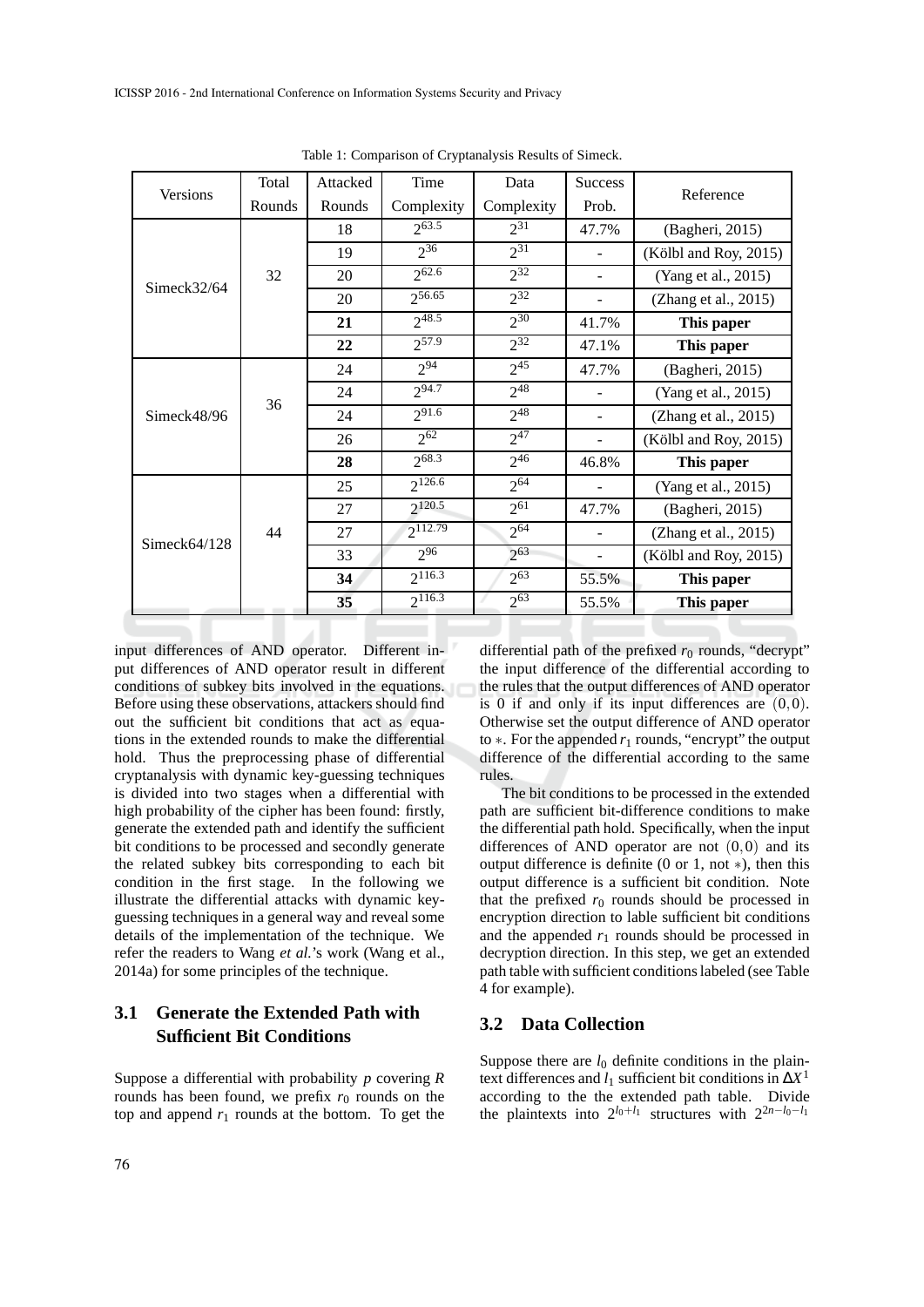plaintexts in each structure. In each structure, the  $(l_0 + l_1)$  bits are constants.

For two structures with different bits in positions where the differences are 1 in the above  $(l_0 + l_1)$  bits in the extended path table, save the corresponding ciphertexts into a table indexed by ciphertext bits in positions where the differences are 0 in the last row of the path table. Suppose there are  $l_2$  ciphertext bits with difference 0, then for each such structure pair, there are about  $2^{2(2n-l_0-l_1)-l_2}$  plaintext pairs remaining.

We build 2*<sup>t</sup>* plaintext structures, and filter out the remaining pairs by decrypting one round. Suppose there are another  $k$  bit conditions to be satisfied in  $\Delta X^{r_0 + R + r_1 - 1}$  after one round decryption of the ciphertexts, then there are  $2^{t-1+2(2n-l_0-l_1)-l_2-k}$  pairs left. Store them in a table *T*. At the same time, we expect to get  $\lambda_r = 2^{t-1+2n-l_0-l_1} \cdot p$  right pairs.

The plaintext pairs in the table *T* can still be filtered by bit conditions in  $\Delta X^2$  and  $\Delta X^{r_0+R+r_1-2}$  as some plaintext pairs may result in no subkey bit solution to equations regarding sufficient bit conditions in  $\Delta X^2$  and  $\Delta X^{r_0+R+r_1-2}$ . The procedure of generating subkey bits related to each sufficient bit condition is described in next subsection.

## **3.3 Generate Related Subkey Bits for Each Sufficient Bit Condition**

For each sufficient bit condition, we get two kinds of subkey bits related to this bit - the subkey bits as variables of the equation and subkey bits that need to be guessed to get the specific equation. In encryption direction, we have an equation for sufficient bit condition  $\Delta X^i_{j+n} = 0$  or 1 where  $j \in [0, n-1]$  and

$$
\Delta X_{j+n}^{i} = \Delta X_{(j+a) \% n+n}^{i-1} \wedge X_{(j+b) \% n+n}^{i-1} \oplus \Delta X_{(j+b) \% n+n}^{i-1}
$$
  
 
$$
\wedge X_{(j+a) \% n+n}^{i-1} \oplus \Delta X_{(j+a) \% n+n}^{i-1} \wedge \Delta X_{(j+b) \% n+n}^{i-1}
$$
  
\n
$$
\oplus \Delta X_{(j+c) \% n+n}^{i-1} \oplus \Delta X_{j+n}^{i-2},
$$
\n(1)

where

$$
X_{(j+b)}^{i-1} \otimes_{n+n} = X_{(j+b+a)\%n+n}^{i-2} \wedge X_{(j+b+b)\%n+n}^{i-2} \n\oplus X_{(j+b+c)\%n+n}^{i-2} \oplus X_{(j+b)\%n}^{i-2} \oplus K_{(j+b)\%n}^{i-2}, \nX_{(j+a)\%n+n}^{i-1} = X_{(j+a+a)\%n+n}^{i-2} \wedge X_{(j+a+b)\%n+n}^{i-2} \n\oplus X_{(j+a+c)\%n+n}^{i-2} \oplus X_{(j+a)\%n}^{i-2} \oplus K_{(j+a)\%n}^{i-2}.
$$
\n(2)

When  $(\Delta X^{i-1}_{(j+a) \% n+n}, \Delta X^{i-1}_{(j+b) \% n+n}) = (0,0)$  and  $\Delta X^{i-1}_{(j+c)%n+n}$  ⊕  $\Delta X^{i-2}_{j+n}$  ≠  $\Delta X^{i}_{j+n}$ , it is an invalid equation and we get no subkey bit solution. Therefore, for

sufficient bit conditions in  $\Delta X_2$  and  $\Delta X^{r_0+R+r_1-2}$ , this property can be used to filter out the wrong plaintext pairs as  $\Delta X^1$ ,  $\Delta X^0$  and  $\Delta X^{r_0+R+r_1-1}$ ,  $\Delta X^{r_0+R+r_1}$  are independent of keys. For remaining plaintext pairs in the table  $T$ , filter out the wrong ones with sufficient bit conditions in  $\Delta X^2$  and  $\Delta X^{r_0+R+r_1-2}$ . Put the remaining plaintext pairs in a table *T*1.

 ${\rm We}$  refer to  $\Delta X^{i-1}_{(j+a) \% n+n}$ ,  $\Delta X^{i-1}_{(j+b) \% n+n}$ ,  $\Delta X^{i-1}_{(j+c) \% n+n}$  $\oplus \Delta X_{j+n}^{i-2}$  as parameter differences for equation  $\Delta X^i_{j+n} = 0$  or 1. For valid equations, the subkey bits related to the equation  $\Delta X^i_{j+n} = 0$  or 1 are divided into the following 3 conditions:

1. When

$$
(\Delta X^{i-1}_{(j+a)\%n+n}, \Delta X^{i-1}_{(j+b)\%n+n}) = (1,0),
$$

the variables of the equation are the subkey bits that are linear to  $X^{i-1}_{(j+b) \% n+n}$  and the subkey bits to be guessed are those that influence

$$
X^{i-2}_{(j+b+a)\%n+n}, X^{i-2}_{(j+b+b)\%n+n}, X^{i-2}_{(j+b+c)\%n+n}, X^{i-2}_{(j+b)\%n}
$$

and have not been deduced or guessed before;

2. When

(∆*X*

$$
(\Delta X^{i-1}_{(j+a)\%n+n}, \Delta X^{i-1}_{(j+b)\%n+n}) = (0,1),
$$

the variables of the equation are the subkey bits that are linear to  $X^{i-1}_{(j+a) \% n+n}$  and the subkey bits to be guessed are those that influence

$$
X^{i-2}_{(j+a+a)\%n+n},X^{i-2}_{(j+a+b)\%n+n},X^{i-2}_{(j+a+c)\%n+n},X^{i-2}_{(j+a)\%n}
$$

and have not been deduced or guessed before; 3. When

$$
\Delta X_{(j+a)\%n+n}^{i-1}, \Delta X_{(j+b)\%n+n}^{i-1}) = (1,1),
$$

the variables of the equation are the linear combination of subkey bits linear to  $X^{i-1}_{(j+b)\%n+n}$  and subkey bits linear to  $X^{i-1}_{(j+a) \% n+n}$  and the subkey bits to be guessed are those that influence

$$
X^{i-2}_{(j+b+a)\%n+n}, X^{i-2}_{(j+b+b)\%n+n}, X^{i-2}_{(j+b+c)\%n+n}, X^{i-2}_{(j+b)\%n},
$$
  

$$
X^{i-2}_{(j+a+a)\%n+n}, X^{i-2}_{(j+a+c)\%n+n}, X^{i-2}_{(j+a)\%n}
$$

and have not been deduced or guessed before.

For each text bit, we use a recursive algorithm to determine the subkey bits that influence it and subkey bits that are linear to it. The pseudo code is in Algorithm 1.

For sufficient key bits in the appended  $r_1$  rounds, we process each bit in the decryption direction and give the formulas and pseudo code in Appendix 5. After processing all sufficient bit conditions in the prefixed and appended rounds, we get a table of subkey bits variables corresponding to different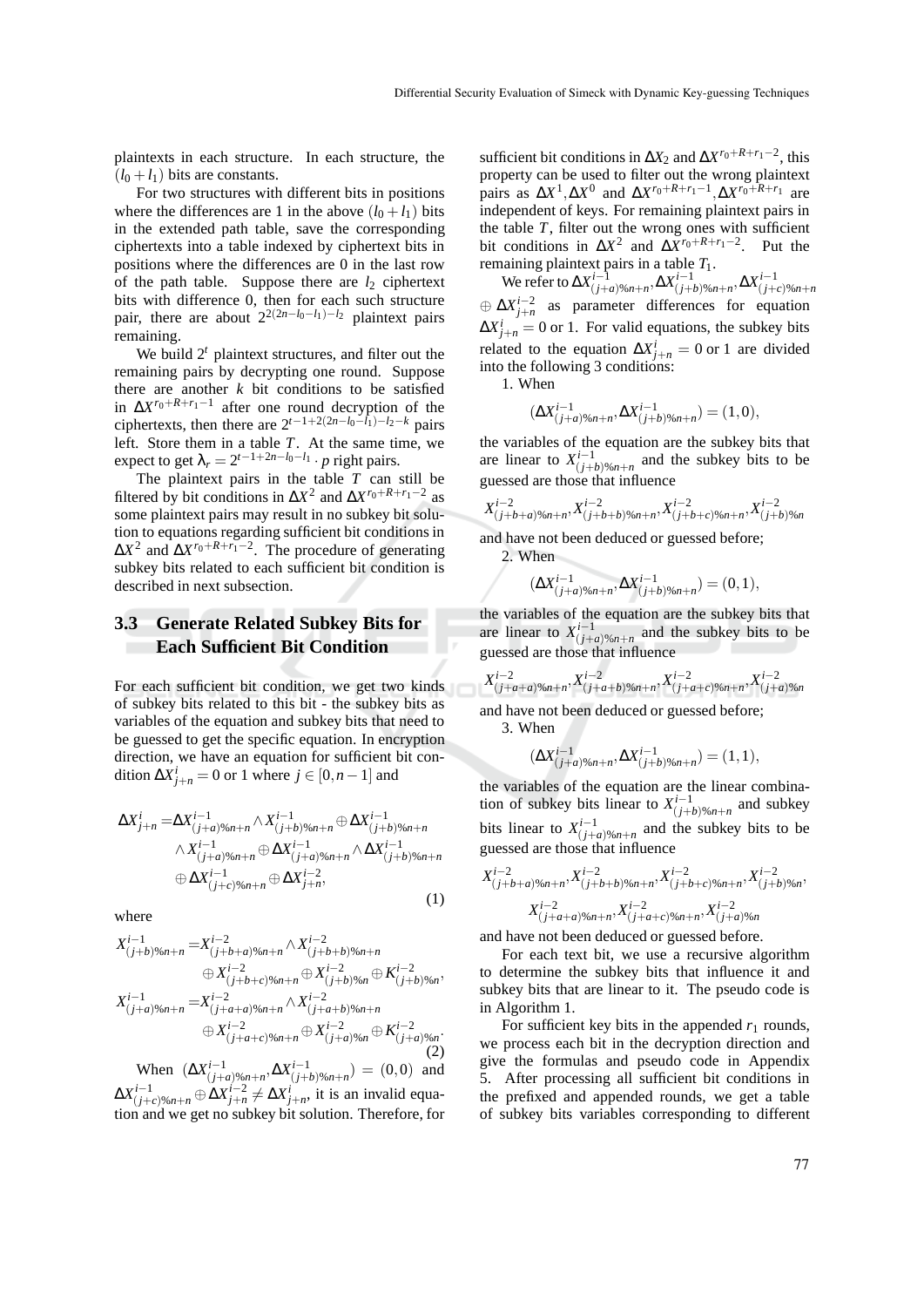| <b>Algorithm 1:</b> Generate related key bits for $X_i^i$ in encryption                        |
|------------------------------------------------------------------------------------------------|
| direction.                                                                                     |
| <b>Input</b> Round $i$ and bit position $j$<br>1:                                              |
| 2: Output: [Influen keys, Linear keys]                                                         |
| <b>function</b> RELATEDKEYS $(i, j)$<br>3:                                                     |
| In fluent keys= $\lceil \cdot \rceil$ , Linear keys= $\lceil \cdot \rceil$<br>4:               |
| if $i=0$ then<br>5:                                                                            |
| <b>return</b> [Influent_keys, Linear_keys]<br>6:                                               |
| else<br>7:                                                                                     |
| 8:<br>if $j < n$ then                                                                          |
| <b>return</b> RELATEDKEYS $(i-1, j+n)$<br>9:                                                   |
| else<br>10:                                                                                    |
| $[I_0, L_0]$ =RELATEDKEYS $(i - 1, (j +$<br>11:                                                |
| $a)$ % $n+n$                                                                                   |
| $[I_1, L_1]$ =RELATEDKEYS $(i - 1, (j +$<br>12:                                                |
| $b)$ % $n+n$                                                                                   |
| $[I_2, L_2]$ =RELATEDKEYS $(i - 1, (i +$<br>13:                                                |
| $c) \% n + n)$                                                                                 |
| $[I_3, L_3]$ =RELATEDKEYS $(i-1, j\%n)$<br>14:                                                 |
| Linear_keys=L <sub>2</sub> $\cup$ L <sub>3</sub> $\cup$ K <sup>i-1</sup> <sub>i%n</sub><br>15: |
| <i>Influent</i> $keys = I_0 \cup I_1 \cup I_2 \cup I_3 \cup K_{j\%n}^{i-1}$<br>16:             |
| return [Influent keys, Linear keys]<br>17:                                                     |
| end if<br>18:                                                                                  |
| end if<br>19:                                                                                  |
| 20: end function                                                                               |
|                                                                                                |

parameter conditions for each sufficient bit condition (see Table 5 for example).

It can be seen that whether a specific subkey bit can be deduced in an equation corresponding to a sufficient bit condition depends on the other three parameter bit differences. Some bit differences may act as parameters in more than one sufficient bit conditions and therefore we should process such sufficient bit conditions together. Specifically, we gather sufficient bit conditions with related parameters into one group and calculate the average number of subkey bits values for the group. In each round, suppose we put the original order of sufficient bit conditions in *Index order* and the corresponding parameter sets in *Para sets*, we use Algorithm 2 to group sufficient bit conditions.

In an actual attack, for each round, firstly guess the subkey bits to get the specific equations in this round. Then deduce the values of subkey bit variables in the equations according to parameter difference values group by group. In the *j*-th group, if we guess  $g_i$  subkey bits to get specific equations that totally involve  $k_i$  subkey bit variables and there are  $t_{i,i}$  parameter conditions in each of which we correspondingly get  $v_{j,i}$  values of the subkey bit variables, the average number of values for the  $(g_j + k_j)$  subkey bits in this group is  $2^{g_j} \cdot \frac{\sum_i t_{j,i}v_{j,i}}{\sum_i t_{j,i}}$  $\sum_{i}^{i} t_{j,i}^{i}$ . For all groups, we get

#### **Algorithm 2:** Group sufficient bit conditions in one round.

|     | 1: procedure GROUP(Index order, Para_sets)                                          |
|-----|-------------------------------------------------------------------------------------|
| 2:  | <b>Assert</b> length( <i>Index_order</i> )=length( <i>Para_sets</i> )               |
| 3:  | $k=0$                                                                               |
| 4:  | while $k$ < length ( <i>Index_order</i> ) <b>do</b>                                 |
| 5:  | flag= $0$                                                                           |
| 6:  | $i=k+1$                                                                             |
| 7:  | while $j$ <length (<i="">Index order) do</length>                                   |
| 8:  | <b>if</b> <i>Para_sets</i> [ <i>j</i> ] $\cap$ <i>Para_sets</i> [ <i>k</i> ] is not |
|     | empty <b>then</b>                                                                   |
| 9:  | $Index\_{order}[k]=Index\_{order}[k] \cup$                                          |
|     | $Index\_order[j]$                                                                   |
| 10: | Remove<br>$Index\,order j $<br>from                                                 |
|     | Index_order                                                                         |
| 11: | $Para\_sets[k] = Para\_sets[k] \cup$                                                |
|     | $Para\_sets[j]$                                                                     |
| 12: | Remove<br><i>Para sets</i> [j]<br>from                                              |
|     | Para_sets                                                                           |
| 13: | $flag=1$                                                                            |
| 14: | else                                                                                |
| 15: | $i++$                                                                               |
| 16: | end if                                                                              |
| 17: | end while                                                                           |
| 18: | if flag= $0$ then                                                                   |
| 19: | $k++$                                                                               |
| 20: | end if                                                                              |
| 21: | end while                                                                           |
|     | 22: end procedure                                                                   |
|     |                                                                                     |

 $\prod_j (2^{g_j} \cdot \frac{\sum_i t_{j,i}v_{j,i}}{\sum_i t_{j,i}})$  $\sum_{i}^{i} t_{j,i}^{i} v_{j,i}^{i}$  values of  $\sum_{j} (g_j + k_j)$  subkey bits. For all extended rounds (or say groups), if the number of involved subkey bits (include the guessed ones and deduced ones) is less than the length of the master key, we are able to launch an attack with time complexity less than exhaustive search.

Note that there are two types of repeats in subkey bit variables and guessed subkey bits when combining the numbers of values of subkey bits in all groups. The first type is due to that some subkey bits are variables of more than one group. The second type is that a linear combination of some subkey bits is a variable of an equation that may be deduced and then each of the subkey bits is again need to be guessed and thus one bit is repeated. When launching an actual attack, all these bits should be preserved as there are conditions that no specific value of the subkey bit variable is get from an equation. However, when calculating the complexity of the attack, we should eliminate the repeated bits as we take expected number of values of variables in each group.

## **3.4 Calculate Complexity of the Attacks**

Given the differential with high probability and num-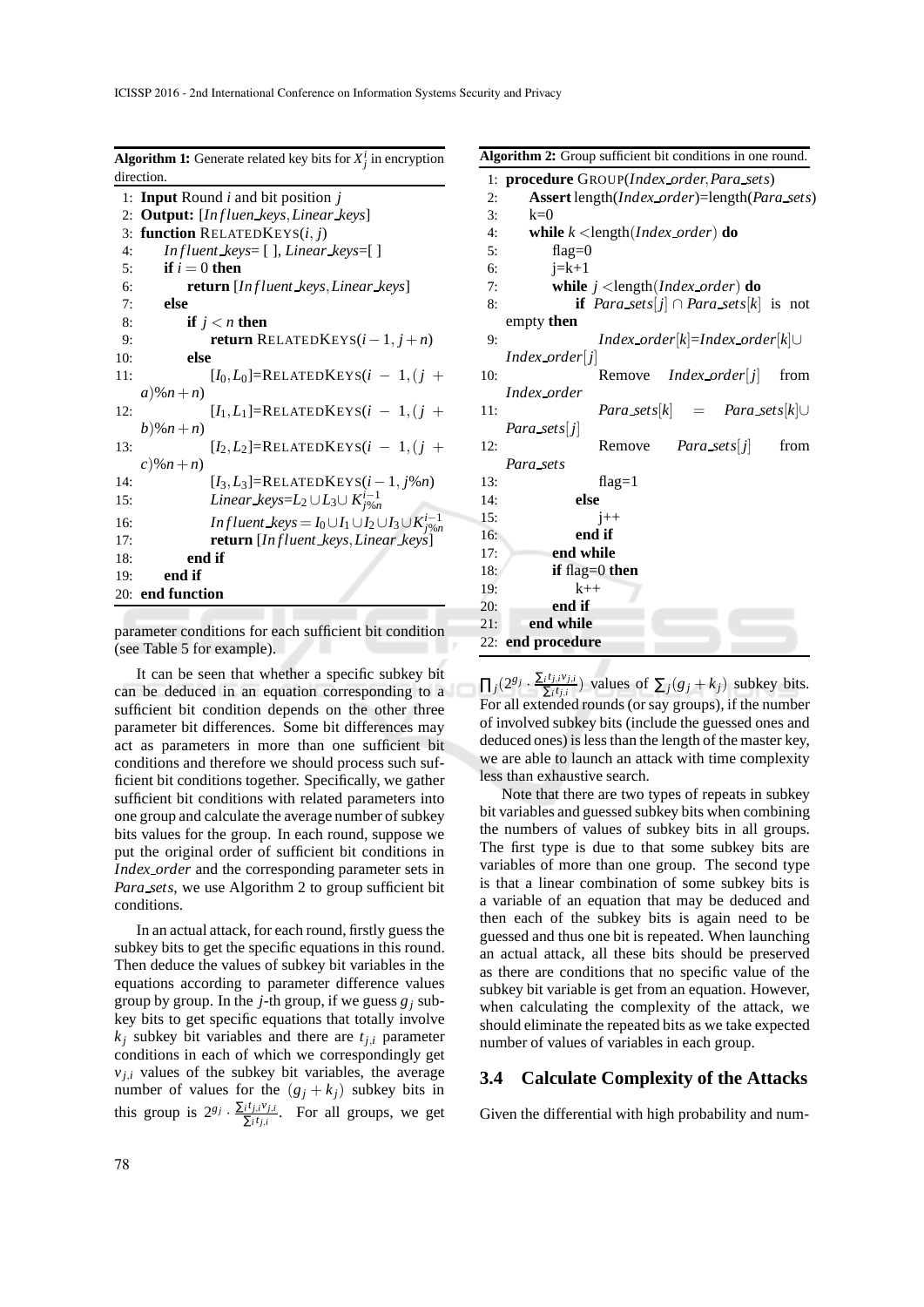Table 3: The distribution of the characteristics of Simeck32 in the differential with input and output difference (0000,0002)  $\rightarrow$ (0002,0000). The invalid characteristics is due to the special property of the dependent inputs of the AND operations in Simeck (Biryukov et al., 2014; Sun et al., 2014b; Sun et al., 2014c).

| Prob. $\begin{vmatrix} 2^{-38} & 2^{-40} & 2^{-41} & 2^{-42} & 2^{-43} & 2^{-44} & 2^{-45} & 2^{-46} & 2^{-47} & 2^{-48} & 2^{-49} & 2^{-50} \end{vmatrix}$ |  |  |  |  |  |  | Invalid                                                                                       |
|-------------------------------------------------------------------------------------------------------------------------------------------------------------|--|--|--|--|--|--|-----------------------------------------------------------------------------------------------|
|                                                                                                                                                             |  |  |  |  |  |  | #Char. 4   62   52   427   637   2427   4384   12477   22742   48324   62039   50411   169458 |

Table 4: Sufficient Conditions of Extended Differential Path of 21-round Simeck32/64.

| Rounds             | Input Differences of Each Round                                    |
|--------------------|--------------------------------------------------------------------|
| 0                  | $1,*,0,0,0,*,*,*,0,*,*,*,1,*,*,*,*,*,0,*,*,*,*,*,*,*,*,*,*,*,*,$   |
|                    |                                                                    |
| $\mathcal{L}$      |                                                                    |
| 3                  |                                                                    |
| $3 \rightarrow 16$ | 13-round differential                                              |
| 16                 |                                                                    |
| 17                 |                                                                    |
| 18                 |                                                                    |
| 19                 |                                                                    |
| 20                 | $*,*,*,0,0,*,*,*,0,*,*,*,*,*,*,*,*,*,*,0,0,0,*,*,0,0,*,*,*,0,1,*$  |
| 21                 | $*,*,*,0,*,*,*,*,*,*,*,*,*,*,*,*,*,*,*,*,0,0,*,*,*,*,*,*,*,*,*,*,$ |

Table 2: A differential characteristic of 13-round Simeck32/64 with probability  $2^{-38}$ .

| Rnds                     | The input differences              |
|--------------------------|------------------------------------|
| 0                        |                                    |
|                          | 0000000000000010 00000000000000000 |
| $\mathfrak{D}$           | 0000000000000100 0000000000000010  |
| $\mathcal{R}$            | 0000000000001010 00000000000000100 |
| 4                        | 0000000000010000 00000000000001010 |
| $\overline{\phantom{0}}$ | 0000000000111010 0000000000010000  |
| 6                        | 0000000000001100 0000000000111010  |
| 7                        | 0000000000101010 0000000000001100  |
| 8                        | 0000000000010000000000000000101010 |
| 9                        | 0000000000001010 0000000000010000  |
| 10                       | 0000000000000100 00000000000001010 |
| 11                       | 0000000000000010 00000000000000100 |
| 12                       |                                    |
| 13                       | 0000000000000010 00000000000000000 |

ber of rounds that we add before and after the differential, the program can give out the number of all subkey bits involved in the extended rounds |*sk*| and the number of solutions to these subkey bits for each pair in  $T_1$ , say  $C_g$ . A wrong subkey occurs with probability  $p_e = \frac{C_s}{2|s|}$  $\frac{C_s}{2^{|sk|}}$  and the expected count of a wrong subkey for all pairs in  $T_1$  is  $\lambda_e = N_r \times p_e$ . Combining the complexity of searching subkey bits involved in the extended paths that get more than  $s = |\lambda_r|$  hits and the complexity of traversing the remaining subkey bits, the time complexity of the attack is dominated by

$$
T_{es} = 2^{mn} \times (1 - Poisscdf(s, \lambda_e)), \tag{3}
$$

where  $Poisscdf(\cdot, y)$  is the cumulative distribution

function of Poisson distribution with expectation *y*. The success probability is

$$
1 - Poisscdf(s, \lambda_r), \tag{4}
$$

where  $Poisscdf(s, \lambda_r)$  denotes the probability that there is no subkey bits with more than *s* hits.

# **4 DIFFERENTIAL ATTACKS ON SIMECK WITH DYNAMIC KEY-GUESSING TECHNIQUES**

#### **4.1 A Differential of Simeck32/64**

Though several differentials with high probability of Simeck family were given (Kölbl and Roy, 2015), we want to get new differentials with lower hamming weight. Using automatic search method with MILP techniques (Qiao et al., 2015; Sun et al., 2014a; Sun et al., 2014b; Sun et al., 2014c), we find a 13 round differential characteristic of Simeck32/64 with probability  $2^{-38}$  (see Table 2). Then we search for all differential characteristics with the same input and output differences and with probability *q* such that  $2^{-50} \le q \le 2^{-38}$ . The distribution of the differential characteristics is given in Table 3. Combing all the differential characteristics we get that the probability of the differential  $(0x0,0x2) \rightarrow (0x2,0x0)$  is about  $2^{-29.64}$ .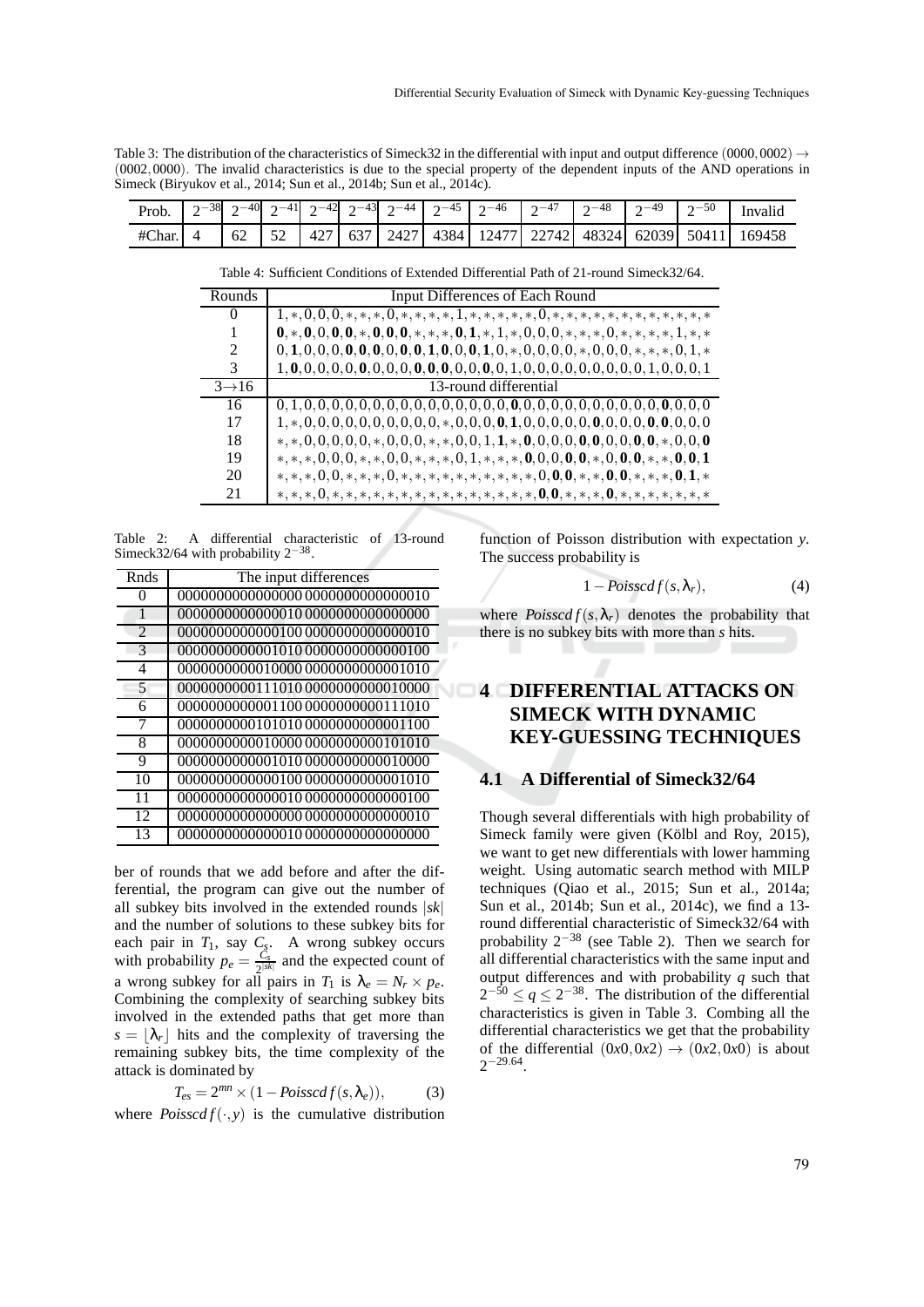| Rounds | <b>Bit Conditions</b>                                                                                       | Solutions of Key           | <b>Conditions Leading</b>                                                                                                                                  | Pr                                                                    | $Pr^F$        |
|--------|-------------------------------------------------------------------------------------------------------------|----------------------------|------------------------------------------------------------------------------------------------------------------------------------------------------------|-----------------------------------------------------------------------|---------------|
|        |                                                                                                             | <b>Bits to Equations</b>   | to Solutions                                                                                                                                               |                                                                       |               |
|        |                                                                                                             | Discard the pair           | $(\Delta X_{17}^1, \Delta X_{22}^1, \Delta X_{17}^0) = (0, 0, 0)$                                                                                          |                                                                       | $\frac{1}{8}$ |
|        | $\Delta X_{17}^2 = 1 \Leftrightarrow$                                                                       | *                          | $(\Delta X_{17}^1, \Delta X_{22}^1, \Delta X_{17}^0) = (0, 0, 1)$                                                                                          |                                                                       |               |
|        | $\Delta(X_{17}^1 \wedge X_{22}^1)$                                                                          | $K_1^0$                    | $(\Delta X_{17}^1, \Delta X_{22}^1) = (0, 1)$                                                                                                              | $\frac{1}{8}$ $\frac{1}{4}$ $\frac{1}{4}$ $\frac{1}{4}$               |               |
|        | $\oplus \Delta X_{17}^0 = 1$                                                                                | $K^0_6$                    | $(\Delta X_{17}^1, \Delta X_{22}^1) = (1,0)$                                                                                                               |                                                                       |               |
|        |                                                                                                             | $k_1^0 \oplus K_6^0$       | $(\Delta X_{17}^1, \Delta X_{22}^1) = (1, 1)$                                                                                                              |                                                                       |               |
|        | $\Delta X_{27}^2 = 1 \Leftrightarrow$                                                                       | Discard the pair           | $(\Delta X_{27}^1, \Delta X_{28}^1 \oplus \Delta X_{27}^0) = (0,0)$                                                                                        |                                                                       | $\frac{1}{4}$ |
|        | $\Delta X_{27}^1 \wedge X_{16}^1$                                                                           | $\ast$                     | $(\Delta X_{27}^1, \Delta X_{28}^1 \oplus \Delta X_{27}^0) = (0,1)$                                                                                        |                                                                       |               |
|        | $\oplus \Delta X^1_{28} \oplus \Delta X^0_{27} = 1$                                                         | $K_0^0$                    |                                                                                                                                                            | $\frac{1}{4}$<br>$\frac{1}{2}$                                        |               |
|        |                                                                                                             | Discard the pair           | $\frac{\Delta X^1_{27} = 1}{(\Delta X^1_{28}, \Delta X^1_{17}, \Delta X^0_{28}) = (0, 0, 1)}$                                                              |                                                                       | $\frac{1}{8}$ |
|        | $\Delta X_{28}^2 = 0 \Leftrightarrow$                                                                       |                            | $(\Delta X_{28}^1, \Delta X_{17}^1, \Delta X_{28}^0) = (0, 0, 0)$                                                                                          |                                                                       |               |
|        | $\Delta(X_{28}^1 \wedge X_{17}^1)$                                                                          | $K_{12}^0$                 | $(\Delta X_{28}^1, \Delta X_{17}^1) = (0, 1)$                                                                                                              |                                                                       |               |
|        | $\oplus \Delta X_{28}^0 = 0$                                                                                | $K_1^0$                    | $(\Delta X_{28}^1, \Delta X_{17}^1) = (1,0)$                                                                                                               | $\frac{1}{8}$ $\frac{1}{4}$ $\frac{1}{4}$ $\frac{1}{4}$ $\frac{1}{1}$ |               |
|        |                                                                                                             | $K_1^0\oplus K_{12}^0$     |                                                                                                                                                            | 4                                                                     |               |
|        |                                                                                                             | Discard the pair           | $(\Delta X_{28}^1, \Delta X_{17}^1) = (1, 1)$<br>$(\Delta X_{22}^1, \Delta X_{27}^1, \Delta X_{22}^0) = (0, 0, 1)$                                         |                                                                       | $\frac{1}{8}$ |
|        | $\Delta X_{22}^2 = 0 \Leftrightarrow$                                                                       |                            | $(\Delta X_{22}^1, \Delta X_{27}^1, \Delta X_{22}^0) = (0, 0, 0)$                                                                                          | $\frac{1}{8}$                                                         |               |
|        | $\Delta(X_{22}^1 \wedge X_{27}^1)$                                                                          | $K_6^0$                    | $(\Delta X_2^1, \Delta X_2^1) = (0, 1)$                                                                                                                    | $\frac{1}{4}$                                                         |               |
|        | $\oplus \Delta X_{22}^0 = 0$                                                                                | $K_{11}^{0}$               | $(\Delta X_{22}^1, \Delta X_{27}^1) = (1,0)$                                                                                                               | $\frac{1}{4}$                                                         |               |
| 2(10)  |                                                                                                             | $K_6^0\oplus K_{11}^0$     |                                                                                                                                                            | $\frac{1}{4}$                                                         |               |
|        | $\Delta X_{23}^2 = 0 \Leftrightarrow$                                                                       | Discard the pair           | $(\Delta X_{22}^1, \Delta X_{27}^1) = (1, 1)$<br>$(\Delta X_{28}^1, \Delta X_{23}^0) = (0, 1)$                                                             |                                                                       | $\frac{1}{4}$ |
|        | $\Delta X_{28}^1 \wedge X_{23}^1$                                                                           | $\ast$                     | $(\Delta X_{28}^1, \Delta X_{23}^0) = (0,0)$                                                                                                               |                                                                       |               |
|        | $\oplus \Delta X^0_{23} = 0$                                                                                | $K_7^0$                    |                                                                                                                                                            | $\frac{1}{4}$<br>$\frac{1}{2}$                                        |               |
|        |                                                                                                             | Discard the pair           | $\begin{array}{c} \Delta X^1_{28}=1\\ \noalign{\vskip 0.2cm} (\Delta X^1_{26},\Delta X^1_{31},\Delta X^1_{27} \oplus \Delta X^0_{26})=(0,0,1) \end{array}$ |                                                                       | $\frac{1}{8}$ |
|        | $\Delta X_{26}^2 = 0 \Leftrightarrow$                                                                       |                            | $(\Delta X_{26}^1, \Delta X_{31}^1, \Delta X_{27}^1 \oplus \Delta X_{26}^0) = (0, 0, 0)$                                                                   | $\frac{1}{8}$                                                         |               |
|        | $\Delta(X_{26}^1 \wedge X_{31}^1)$                                                                          | $K_{10}^{0}$               | $(\Delta X_{26}^1, \Delta X_{31}^1) = (0,1)$                                                                                                               |                                                                       |               |
|        | $\oplus \Delta X_{27}^1 \oplus \Delta X_{26}^0 = 0$                                                         | $K_{15}^{0}$               | $(\Delta X_{26}^1, \Delta X_{31}^1) = (1,0)$                                                                                                               | $\frac{1}{4}$<br>$\frac{1}{4}$                                        |               |
|        |                                                                                                             | $K_{10}^0 \oplus K_{15}^0$ | $(\Delta X_{26}^1, \Delta X_{31}^1) = (1, 1)$<br>$(\Delta X_{26}^1, \Delta X_{22}^1 \oplus \Delta X_{21}^0) = (0, 1)$                                      | $\frac{1}{4}$                                                         |               |
|        | $\Delta X_{21}^2 = 0 \Leftrightarrow$                                                                       | Discard th pair            |                                                                                                                                                            |                                                                       | $\frac{1}{4}$ |
|        | $\Delta X_{26}^1 \wedge X_{21}^1$                                                                           | $\ast$                     | $(\Delta X_{26}^1, \Delta X_{22}^1 \oplus \Delta X_{21}^0) = (0,0)$                                                                                        |                                                                       |               |
|        | $\oplus \Delta X^1_{22} \oplus \Delta X^0_{21} = 0$                                                         | $K_5^0$                    | $\frac{\Delta X_{26}^1 = 1}{(\Delta X_{31}^1, \Delta X_{31}^0) = (0,0)}$                                                                                   | $rac{1}{4}$<br>$rac{1}{2}$                                            |               |
|        | $\Delta X_{31}^2 = 1 \Leftrightarrow$                                                                       | Discard th pair            |                                                                                                                                                            |                                                                       | $\frac{1}{4}$ |
|        | $\Delta X^1_{31} \wedge X^1_{20}$                                                                           | $\ast$                     | $(\Delta X^1_{31}, \Delta X^0_{31}) = (0, 1)$                                                                                                              | $\overline{1}$                                                        |               |
|        | $\frac{\oplus \Delta X_{31}^0 = 1}{\Delta X_{25}^2 = 0 \Leftrightarrow}$                                    | $K_4^0$                    | $\Delta X_{31}^1 = 1$                                                                                                                                      | $rac{4}{2}$                                                           |               |
|        |                                                                                                             |                            |                                                                                                                                                            |                                                                       |               |
|        | $X_{25}^1$                                                                                                  | $K_9^0$                    |                                                                                                                                                            | 1                                                                     |               |
|        |                                                                                                             |                            |                                                                                                                                                            |                                                                       |               |
|        | $\frac{\oplus \Delta X^1_{26} \oplus \widetilde{\Delta X}^0_{25} = 0}{\Delta X^2_{30} = 0 \Leftrightarrow}$ |                            |                                                                                                                                                            |                                                                       |               |
|        | $X_{19}^1$                                                                                                  | $K_3^0$                    |                                                                                                                                                            | 1                                                                     |               |
|        | $\oplus \Delta X^1_{31} \oplus \Delta X^0_{30} = 0$                                                         |                            |                                                                                                                                                            |                                                                       |               |

Table 5: Solutions of Subkey Bits in Round 2 of 21-round Simeck32/64.

In the first column, 2(10) means there are 10 bit conditions in Round 2. In the third column, ∗ means the variables in this equation can take both values (0 and 1) and a specific subkey bit means this bit takes a definite value. The bold lines are group split lines.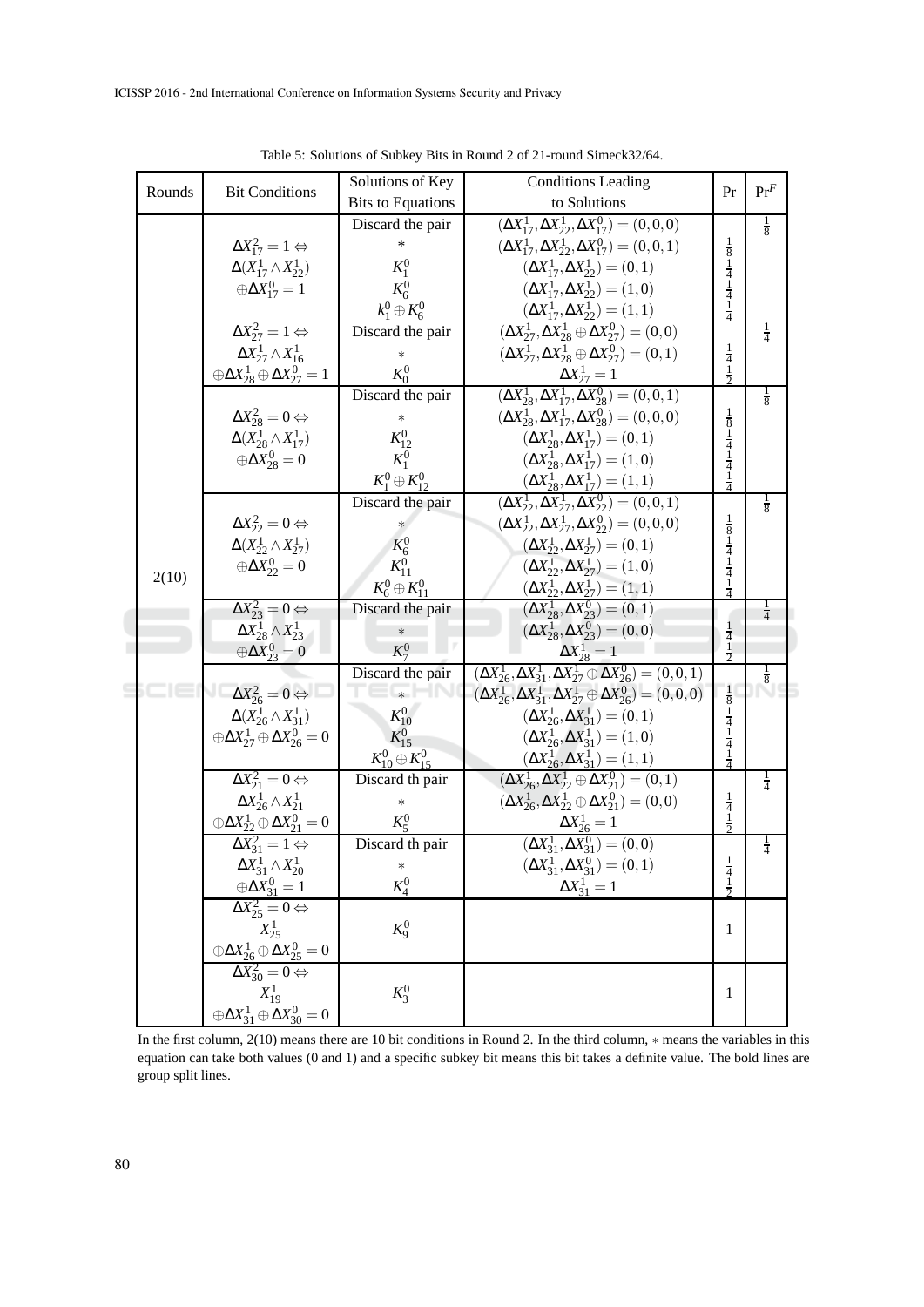| Versions        | Attacked | sk  | $\lambda_e$  |             | Chosen         | Data       | Time         | <b>Success</b> |
|-----------------|----------|-----|--------------|-------------|----------------|------------|--------------|----------------|
|                 | Rounds   |     |              | $\lambda_r$ | Count          | Complexity | Complexity   | Prob.          |
| Simeck $32/64$  | 21       | 53  | $2^{-2.678}$ | 3.29        | $\overline{4}$ | $2^{30}$   | $2^{48.52}$  | 41.7%          |
| Simeck $32/64$  | 22       | 54  | $2^{-1}$     | 2.56        | 3              | $2^{32}$   | $2^{57.88}$  | 47.1%          |
| Simeck48/96     | 28       | 75  | $2^{-8.365}$ | 2.54        | 3              | $2^{46}$   | 268.31       | 46.8%          |
| Simeck64/128    | 34       | 82  | $2^{-1.678}$ | 3.94        | $\overline{4}$ | $2^{63}$   | $2^{116.34}$ | 55.5%          |
| Simeck $64/128$ | 35       | 118 | $2^{-1.678}$ | 3.94        | $\overline{4}$ | $2^{63}$   | $2^{116.34}$ | 55.5%          |

Table 6: Differential Attacks on Reduced Simeck.

### **4.2 Results on Simeck**

We use differentials with high probability to evaluate the security of Simeck family regarding differential attacks with dynamic key-guessing techniques. The outputs of our program provide all information about the subkey bits corresponding to all sufficient bit conditions. Due to page limits, we give the details of dynamic key-guessing data in http://pan.baidu.com/s/1jGyBwj0 and give basic information of the attacks in the following.

For Simeck32/64, we adapt two differentials. The first one is  $(0x8000, 0x4011) \rightarrow (0x4000, 0x0)$  that covers 13 rounds with probability  $2^{-27.28}$  (Kölbl and Roy, 2015). We prefix 3 rounds and append 5 rounds to the differential. Building  $2^{14}$  structures with  $2^{16}$  plaintexts in each structure we are expect to get  $2^{31.2}$  pairs in  $T_1$  and finally 3.29 right pairs. In the dynamic key-guessing procedure we are expect to get  $2^{19.11}$  values of 53 subkey bits. According to the calculation method in Section 3.4, the time complexity and success probability of the attack are  $2^{48.52}$  and 41.7%. The extended differential path of the 21-round Simeck32/64 is in Table 4. We demonstrate the solutions of subkey bits in Round 2 in Table 5.

The second differential we use is the one from Section 4.1. We add 4 rounds on the top and 5 rounds at the bottom. With  $2^{18}$  structures containing  $2^{14}$ plaintexts each, we are expected to get  $2^{31.9}$  pairs in  $T_1$  and finally 2.56 right pairs. We are expect to get 221.<sup>09</sup> values of 54 subkey bits in dynamic keyguessing procedure. The time complexity and success probability are  $2^{57.88}$  and  $47.1\%$ . The extended differential path of 22-round Simeck32/64 is in Table 7 in Appendix.

For Simeck48/96, we use the differential  $(0x400000, 0xe00000) \rightarrow (0x400000, 0x200000)$  that covers 20 rounds with probability  $2^{-43.65}$  (Kölbl and Roy, 2015). We append 4 rounds on top and 4 rounds at bottom. With  $2^{18}$  structures with  $2^{28}$  plaintexts in each, we are expected to get  $2^{50.46}$  plaintext pairs in

 $T_1$  and finally 2.54 right pairs. There are  $2^{32.89}$  values of 75 subkey bits in dynamic key-guessing procedure and the time complexity and success probability are  $2^{68.31}$  and 46.8%. The extended differential path of the 28-round Simeck48/96 is in Table 8 in Appendix.

For Simeck64/128, we use the differential  $(0x0, 0x4400000) \rightarrow (0x8800000, 0x400000)$  that covers 26 rounds with probability  $2^{-60.02}$  (Kölbl and Roy, 2015) . We append 4 rounds on top and 4 rounds at bottom. With  $2^{42}$  structures with  $2^{21}$  plaintexts in each, we are expected to get  $2^{38.59}$  plaintext pairs in  $T_1$  and finally 3.94 right pairs. There are  $2^{41.72}$  values of 82 subkey bits in dynamic key-guessing procedure and the time complexity and success probability are 2 <sup>116</sup>.<sup>27</sup> and 55.5%. If we add one more round on top, we are able to attack 35-round Simeck64/128 with the same data and time complexity and success probability. The difference is that we choose  $2^{31}$ structures of  $2^{32}$  plaintexts in each to encrypt, and expect to get  $2^{49.05}$  pairs in  $T_1$  and  $2^{67.26}$  values of 118 subkey bits in the dynamic key guessing procedure. The extended differential path of the 35-round Simeck64/128 is in Table 9 in Appendix.

The data of the attacks on all reduced versions of Simeck are summarized in Table 6.

## **5 CONCLUSION**

In this paper, we apply Wang *et al.*'s dynamic keyguessing techniques to a new lightweight block cipher family Simeck and give cryptanalysis results on it. The differentials we use include ones in references and also the one we get using MILP based method. We implement the dynamic key-guessing techniques in a program and in some way it can help to automatically give the security estimation of SIMON and Simeck like block ciphers regarding differential attacks. As far as we are concerned, the results on Simeck in this paper are the best ones in terms of rounds attacked. Future work includes finding differentials with lower hamming weight that is more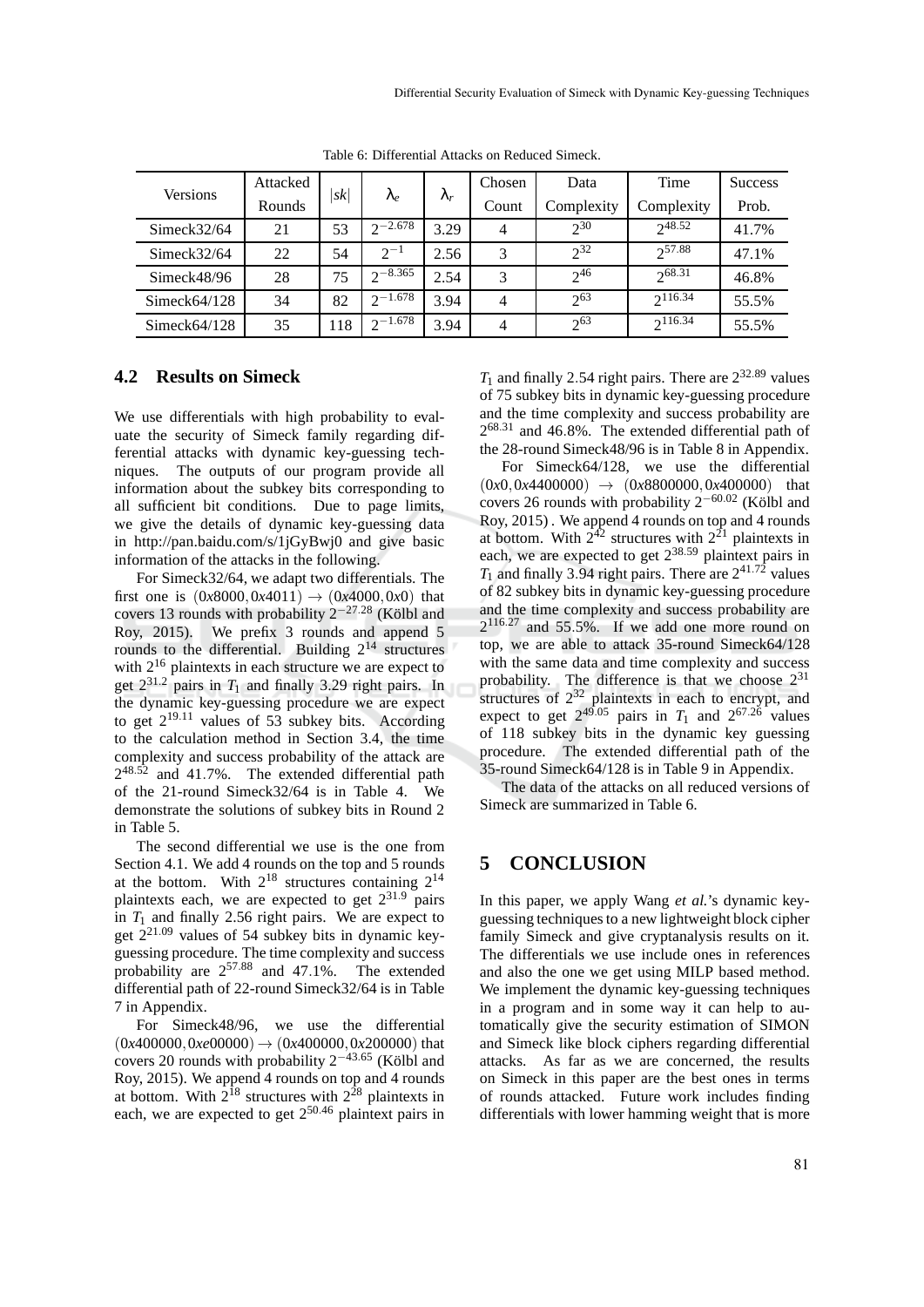adaptable to dynamic key-guessing techniques and expand the dynamic key-guessing techniques to block ciphers of other structures.

## **ACKNOWLEDGEMENT**

The work of this paper was supported by the National Key Basic Research Program of China (2013CB834203), the National Natural Science Foundation of China (Grants 61472417, 61472415 and 61402469), the Strategic Priority Research Program of Chinese Academy of Sciences under Grant XDA06010702, and the State Key Laboratory of Information Security, Chinese Academy of Sciences.

## **REFERENCES**

- Abed, F., List, E., Lucks, S., and Wenzel, J. (2013). Differential and linear cryptanalysis of reduced-round SIMON. IACR Cryptology ePrint Archive, Report 2013/526. http://eprint.iacr.org/2013/526.
- Alizadeh, J., Bagheri, N., Gauravaram, P., Kumar, A., and Sanadhya, S. K. (2013). Linear cryptanalysis of round reduced SIMON. IACR Cryptology ePrint Archive, Report 2013/663. http://eprint.iacr.org/2013/663.
- Alkhzaimi, H. A. and Lauridsen, M. M. (2013). Cryptanalysis of the SIMON family of block ciphers. IACR Cryptology ePrint Archive, Report 2013/543. http://eprint. iacr. org/2013/543.
- Bagheri, N. (2015). Linear Cryptanalysis of Reduced-Round SIMECK Variants. Cryptology ePrint Archive, Report 2015/716. http://eprint.iacr.org/2015/716.
- Beaulieu, R., Shors, D., Smith, J., Treatman-Clark, S., Weeks, B., and Wingers, L. (2013). The SIMON and SPECK families of lightweight block ciphers. IACR Cryptology ePrint Archive, Report 2013/404. http://eprint.iacr.org/2013/404.
- Biham, E., Biryukov, A., and Shamir, A. (1999). Cryptanalysis of Skipjack Reduced to 31 Rounds Using Impossible Differentials.
- Biham, E. and Shamir, A. (1991). Differential cryptanalysis of DES-like cryptosystems. *Journal of Cryptology*, 4(1):3–72.
- Biryukov, A., Roy, A., and Velichkov, V. (2014). Differential analysis of block ciphers SIMON and SPECK. In *Fast Software Encryption*. Springer.
- Cannière, C. D. and Rechberger, C. (2006). Finding SHA-1 Characteristics: General Results and Applications. In *Advances in Cryptology–ASIACRYPT 2006*, pages 1–20. Springer.
- Kölbl, S. and Roy, A. (2015). A Brief Comparison of Simon and Simeck. Cryptology ePrint Archive, Report 2015/706. http://eprint.iacr.org/2015/706.
- Leurent, G. (2013). Construction of Differential Characteristics in ARX Designs Application to Skein. In

*Advances in Cryptology–CRYPTO 2013*, pages 241– 258. Springer.

- Matsui, M. (1994). Linear cryptanalysis method for DES cipher. In *Advances in Cryptology–EUROCRYPT 1993*, pages 386–397. Springer.
- Mendel, F., Nad, T., and Schläffer, M. (2011). Finding SHA-2 Characteristics: Searching Through a Minefield of Contradictions. In *Advances in Cryptology– ASIACRYPT 2011*, pages 288–307. Springer.
- Qiao, K., Hu, L., Sun, S., Ma, X., and Kan, H. (2015). Improved MILP Modeling for Automatic Security Evaluation and Application to FOX. *IEICE Transactions on Fundamentals of Electronics, Communications and Computer Sciences*, E98-A(1):72– 80.
- Shi, D., Hu, L., Sun, S., Song, L., Qiao, K., and Ma, X. (2014). Improved Linear (hull) Cryptanalysis of Round-reduced Versions of SI-MON. Cryptology ePrint Archive, Report 2014/973. http://eprint.iacr.org/2014/973.
- Sun, S., Hu, L., Song, L., Xie, Y., and Wang, P. (2014a). Automatic security evaluation of block ciphers with SbP structures against related-key differential attacks. In *Inscrypt 2013*.
- Sun, S., Hu, L., Wang, M., Wang, P., Qiao, K., Ma, X., Shi, D., Song, L., and Fu, K. (2014b). Towards Finding the Best Characteristics of Some Bit-oriented Block Ciphers and Automatic Enumeration of (Relatedkey) Differential and Linear Characteristics with Predefined Properties. Cryptology ePrint Archive, Report 2014/747. http://eprint.iacr.org/2014/747.
- Sun, S., Hu, L., Wang, P., Qiao, K., Ma, X., and Song, L. (2014c). Automatic Security Evaluation and (Relatedkey) Differential Characteristic Search: Application to SIMON, PRESENT, LBlock, DES(L) and Other Bitoriented Block Ciphers. In *Advances in Cryptology– ASIACRYPT 2014*.
- Theobald, T. (1995). How to break Shamir's asymmetic basis. In *Advances in Cryptology–CRYPTO 1995*, pages 136–147. Springer.
- Wang, N., Wang, X., Jia, K., and Zhao, J. (2014a). Differential Attacks on Reduced SIMON Versions with Dynamic Key-guessing Techniques. Cryptology ePrint Archive, Report 2014/448. http://eprint.iacr.org/2014/448.
- Wang, N., Wang, X., Jia, K., and Zhao, J. (2014b). Improved differential attacks on reduced SIMON versions. IACR Cryptology ePrint Archive, Report 2014/448. http://eprint. iacr. org/2014/448.
- Wang, X., Yin, Y. L., and Yu, H. (2005). Finding Collisions in the Full SHA-1. In *Advances in Cryptology– CRYPTO 2005*, pages 17–36. Springer.
- Yang, G., Zhu, B., Suder, V., Aagaard, M. D., and Gong, G. (2015). The Simeck Family of Lightweight Block Ciphers. Cryptology ePrint Archive, Report 2015/612. http://eprint.iacr.org/2015/612.
- Zhang, K., Guan, J., Hu, B., and Lin, D. (2015). Security Evaluation on Simeck against Zero Correlation Linear Cryptanalysis. Cryptology ePrint Archive, Report 2015/911. http://eprint.iacr.org/2015/911.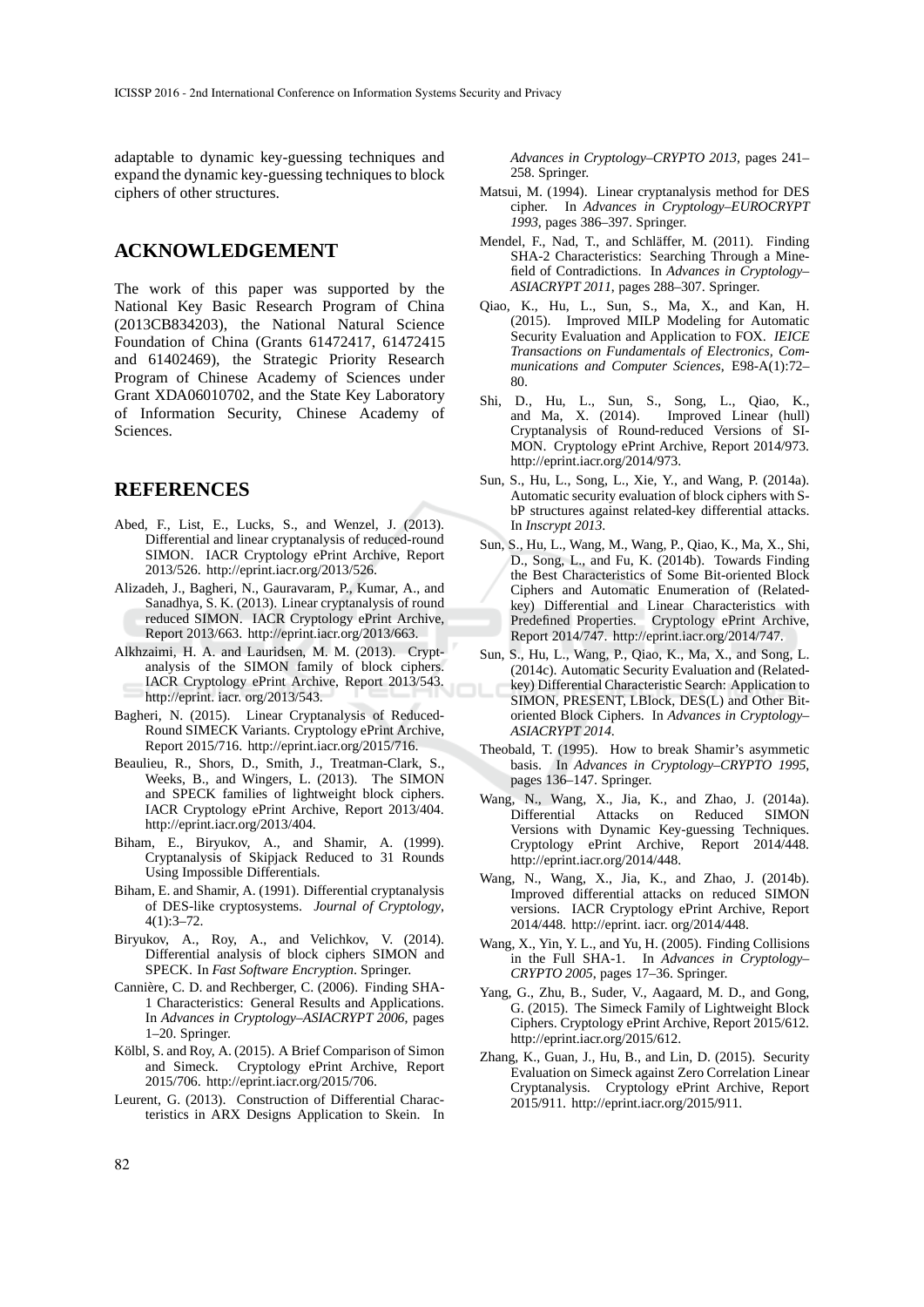| Rounds                      | <b>Input Differences of Each Round</b>                                                                                       |
|-----------------------------|------------------------------------------------------------------------------------------------------------------------------|
| 0                           |                                                                                                                              |
|                             | $0, 0, 0, 0, *, 0, 0, 0, *, *, 0, 0, 1, *, *, 0, 0, 0, 0, *, *, 0, 0, *, *, *, 0, 1, *, *, *, *$                             |
| $\mathcal{D}_{\mathcal{L}}$ | $0, 0, 0, 0, 0, 0, 0, 0, 0, \star, 0, 0, 0, 1, \star, 0, 0, 0, 0, 0, \star, 0, 0, 0, \star, \star, 0, 0, 1, \star, \star, 0$ |
| 3                           |                                                                                                                              |
| 4                           |                                                                                                                              |
| $4 \rightarrow 17$          | 13-round differential                                                                                                        |
| 17                          |                                                                                                                              |
| 18                          |                                                                                                                              |
| 19                          | $0,0,0,0,*$ , $0,0,0,*$ , $*,0,0,1,*$ , $*,0,0,0,0,0,0,0,0,0,0,*$ , $0,0,0,1,*$ , 0                                          |
| 20                          | $0,0,0,*$ , *, *, 0, 0, *, *, *, 0, 1, *, *, *, *, 0, 0, 0, 0, *, 0, 0, 0, *, *, 0, 0, 1, *, *, 0                            |
| 21                          | $0,0,*,*,*,0,*,*,*,*,*,*,*,*,*,*,0,0,0,*,*,0,0,*,*,*,0,1,*,*,*,*$                                                            |
| 22                          | $0,*,*,*,*,*,*,*,*,*,*,*,*,*,*,*,*,0,0,*,*,*,*,*,*,*,*,*,*,*,*,*,$                                                           |

| Table 7: Sufficient Conditions of Extended Differential Path of 22-round Simeck32/64. |  |
|---------------------------------------------------------------------------------------|--|
|---------------------------------------------------------------------------------------|--|

Table 8: Sufficient Conditions of Extended Differential Path of 28-round Simeck48/96.

| Rounds             | Input Differences of Each Round |
|--------------------|---------------------------------|
| $\mathbf{0}$       |                                 |
|                    |                                 |
|                    |                                 |
| 3                  |                                 |
| 4                  |                                 |
| $4 \rightarrow 24$ | 20-round differential           |
| 24                 |                                 |
| 25                 |                                 |
| 26                 |                                 |
| 27                 |                                 |
| 28                 |                                 |

Table 9: Sufficient Conditions of Extended Differential Path of 34-round Simeck64/128.

| Rounds             | <b>Input Differences of Each Round</b> |
|--------------------|----------------------------------------|
| $\mathbf{0}$       |                                        |
|                    |                                        |
| 2                  |                                        |
| 3                  |                                        |
| 4                  |                                        |
| 5                  |                                        |
| $5 \rightarrow 31$ | 26-round differential                  |
| 31                 |                                        |
| 32                 |                                        |
| 33                 |                                        |
| 34                 |                                        |
| 35                 |                                        |

# **APPENDIX**

 $\blacksquare$ 

# **Related Keys in Decryption Direction**

For sufficient bit condition  $\Delta X_j^i = 0$  or 1 and  $j \in [0, n - 1]$ , in decrypt direction we have

$$
\Delta X_j^i = \Delta X_{(j+b)\%n}^{i+1} \wedge X_{(j+a)\%n}^{i+1} \oplus \Delta X_{(j+a)\%n}^{i+1} \wedge X_{(j+b)\%n}^{i+1} \oplus \Delta X_{j+b}^{i+1} \wedge \Delta X_{(j+a)\%n}^{i+1} \oplus \Delta X_{(j+c)\%n}^{i+1} \oplus \Delta X_j^{i+2},
$$
\n(5)

TIONS